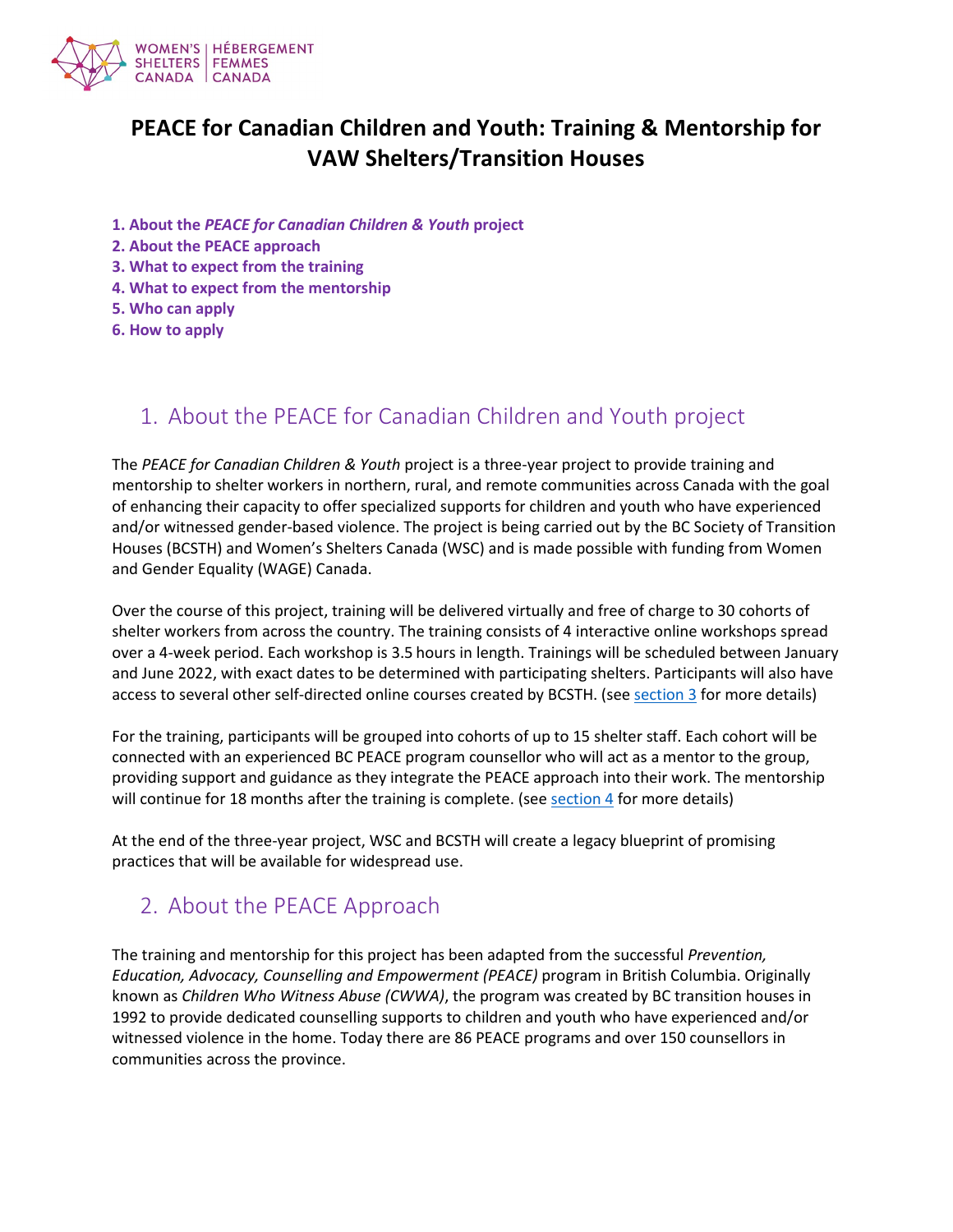As part of this project, BCSTH has adapted the PEACE approach, principles, and materials specifically for frontline staff working in VAW shelters/transition houses in rural, northern and remote communities. While the PEACE program in BC was originally structured to work with children after they leave the transition house, its guiding principles and approaches are highly relevant to the work that goes on in shelters and transition houses every day – places where workers constantly respond to the immediate needs of the women, children and youth who are staying there, while at the same time do the important work of acknowledging and bearing witness to their experiences of violence and abuse.

The essence of the PEACE approach is to uphold the dignity of mothers and their children while shining a light on the many resourceful and creative ways that they resist and respond to the violence in their lives. Some of the ways the PEACE approach supports children, youth, and their caregivers include:

- Providing a safe and supportive place
- Providing emotional support
- Acknowledging resistance and resilience
- Teaching skills, such as grounding skills and safety planning
- Sharing family stories
- Listening and witnessing

### <span id="page-1-0"></span>3. What to expect from the training

Over the course of four interactive online workshops, this training will share the guiding principles and approaches from BC's PEACE program for children and youth who have experienced violence. This is not a sit back and listen-to-an-"expert"- type webinar! This is a cameras-on, highly interactive training where shelter staff are the 'experts'.

You will be part of a community of no more than 15 participants who share a similar context of working in shelters in remote, rural and northern communities. Participants can expect connection, community and an engaging learning environment. Each cohort will have the opportunity to contribute to the training material by providing specific stories and situations that will be incorporated into small group work. We will explore possible responses to challenges as well as share practices that work in supporting youth, children and their caregivers in shelters.

At the end of the training participants can expect to feel: resourced, encouraged, valued, inspired and more equipped to support young people and their caregivers.

Topics covered will include:

- Welcoming children and youth into shelters
- Upholding dignity as a guiding practice
- Honouring resistance
- Unravelling victim-blaming/mother-blaming
- Understanding ourselves and this work in a colonial context
- Talking about safety and violence with young people language matters
- The power of witnessing
- Talking to mothers about their kids
- Sharing our best practices for this work
- Working with mothers and children together